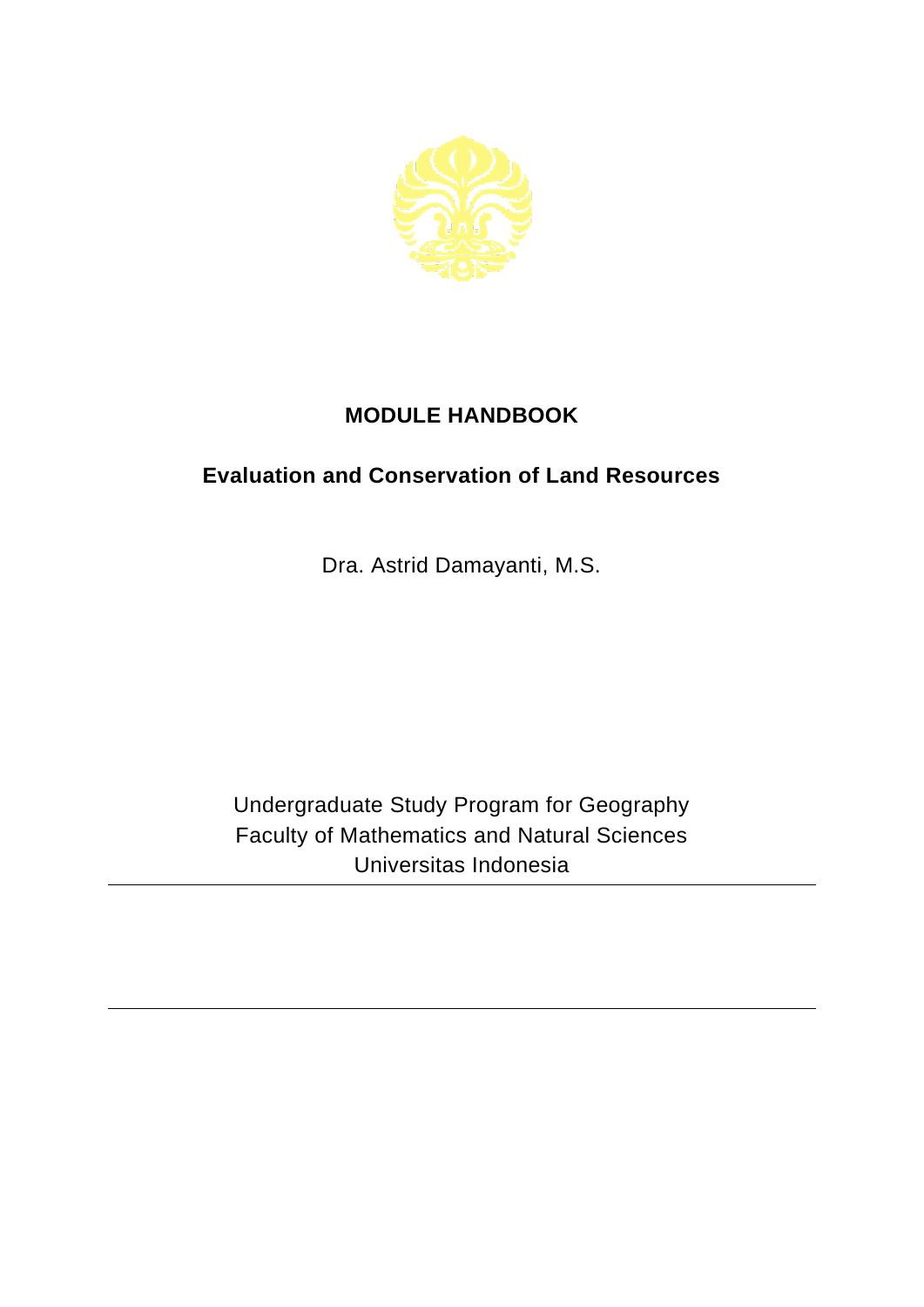| Module designation                                                 | <b>Evaluation and Conservation of Land Resources</b>                                                                                                                                                                                                                                                                                                                                                                                                                                                                                                                                                                                                                                                                                                                                             |
|--------------------------------------------------------------------|--------------------------------------------------------------------------------------------------------------------------------------------------------------------------------------------------------------------------------------------------------------------------------------------------------------------------------------------------------------------------------------------------------------------------------------------------------------------------------------------------------------------------------------------------------------------------------------------------------------------------------------------------------------------------------------------------------------------------------------------------------------------------------------------------|
| Semester(s) in which the module is<br>taught                       | Sixth (6th) Semester                                                                                                                                                                                                                                                                                                                                                                                                                                                                                                                                                                                                                                                                                                                                                                             |
| Person responsible for the module                                  | Dra. Astrid Damayanti, M.S.                                                                                                                                                                                                                                                                                                                                                                                                                                                                                                                                                                                                                                                                                                                                                                      |
| Lecturer                                                           | Dra. Astrid Damayanti, M.S.<br>1.<br>Dr. Tito Latif Indra, M.Si.<br>2.                                                                                                                                                                                                                                                                                                                                                                                                                                                                                                                                                                                                                                                                                                                           |
| Language                                                           | Bahasa Indonesia                                                                                                                                                                                                                                                                                                                                                                                                                                                                                                                                                                                                                                                                                                                                                                                 |
| Relation to curriculum                                             | Elective                                                                                                                                                                                                                                                                                                                                                                                                                                                                                                                                                                                                                                                                                                                                                                                         |
| Teaching methods                                                   | Student-centered Learning and combination with Cooperative Learning                                                                                                                                                                                                                                                                                                                                                                                                                                                                                                                                                                                                                                                                                                                              |
| Workload (incl. contact hours, self-<br>study hours)               | Lectures: 100 minutes per week per semester<br>1.<br>Assignment: 120 minutes per week per semester<br>2.<br>Independent study: 120 minutes per week per semester<br>3.<br>Minutes x weeks x semester: 340 x 14 x 1 = 4760 minutes per<br>4.<br>semester<br>5.<br>Midterm Examination: 100 minutes per semester<br>Final Examination: 100 minutes per semester<br>6.<br>Total workload per semester: 4950 minutes / 82 hours 40 minutes<br>7.                                                                                                                                                                                                                                                                                                                                                     |
| Credit points                                                      | $2$ (Two)                                                                                                                                                                                                                                                                                                                                                                                                                                                                                                                                                                                                                                                                                                                                                                                        |
| Required and recommended pre-<br>requisites for joining the module | Principles and Perspective in Physical Geography<br>1.<br>System and Process of Physical Geography<br>2.<br>Principles and Perspective in Human Geography<br>3.                                                                                                                                                                                                                                                                                                                                                                                                                                                                                                                                                                                                                                  |
| Module objectives/intended learn-<br>ing outcomes                  | The discussion of this course will include land characteristics; type of<br>movement; Erosion factors<br>and<br>land<br>mass<br>events;<br>erosion<br>characteristics; soil evaluation system; conception of land suitability;<br>land evaluation principle; Evaluation method; Evaluation of physical and<br>social aspects; utilization of maps and spatial analysis; Principles and<br>objectives of conservation; conservation method; geographical factors<br>of land conservation; Land conservation management.<br>The purpose of the course is to provide the ability of analysis and<br>evaluation both spatially and temporally land resources in relation to the<br>acimony of the crowded land and its conservation efforts, especially<br>lands in Indonesia and the current issue. |
| Content                                                            | The basic concept of geology-geomorphology<br>1.<br>Landform and its processes due to tectonism, volcanism, fluvial<br>2.<br>(groundwater and surface water), marine (sea waves), glacial<br>(glaciers), eolin, solution (karst), organisms and space objects<br>Phenomenon and application of geomorphological studies<br>3.<br>The climate and hydrological system and its relevance in geographic<br>4.<br>studies                                                                                                                                                                                                                                                                                                                                                                            |
| <b>Examination forms</b>                                           | ٠                                                                                                                                                                                                                                                                                                                                                                                                                                                                                                                                                                                                                                                                                                                                                                                                |
| Study and examination require-<br>ments                            | Individual Score (30%)<br>1.<br>Group and Presentation Score (30%)<br>2.<br>Mid Examination (20%)<br>3.<br>Final Examination (20%)<br>4.                                                                                                                                                                                                                                                                                                                                                                                                                                                                                                                                                                                                                                                         |